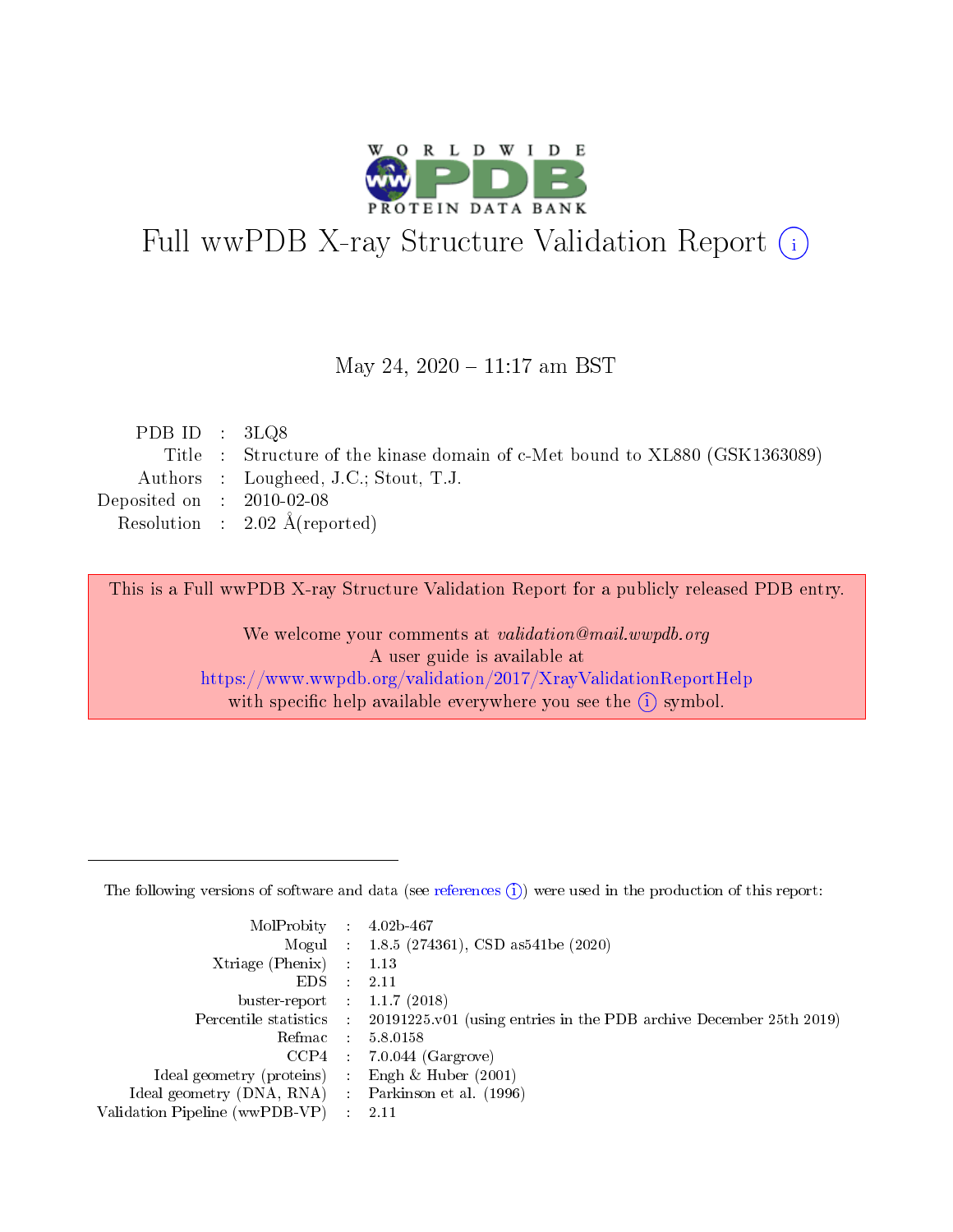# 1 [O](https://www.wwpdb.org/validation/2017/XrayValidationReportHelp#overall_quality)verall quality at a glance  $(i)$

The following experimental techniques were used to determine the structure: X-RAY DIFFRACTION

The reported resolution of this entry is 2.02 Å.

Percentile scores (ranging between 0-100) for global validation metrics of the entry are shown in the following graphic. The table shows the number of entries on which the scores are based.



| Metric                | Whole archive<br>$(\#\mathrm{Entries})$ | Similar resolution<br>$(\#\text{Entries},\,\text{resolution}\,\,\text{range}(\textup{\AA}))$ |
|-----------------------|-----------------------------------------|----------------------------------------------------------------------------------------------|
| $R_{free}$            | 130704                                  | $10434(2.04-2.00)$                                                                           |
| Clashscore            | 141614                                  | $11643(2.04-2.00)$                                                                           |
| Ramachandran outliers | 138981                                  | $11493(2.04-2.00)$                                                                           |
| Sidechain outliers    | 138945                                  | $11492(2.04-2.00)$                                                                           |
| RSRZ outliers         | 127900                                  | $10220(2.04-2.00)$                                                                           |

The table below summarises the geometric issues observed across the polymeric chains and their fit to the electron density. The red, orange, yellow and green segments on the lower bar indicate the fraction of residues that contain outliers for  $>=3, 2, 1$  and 0 types of geometric quality criteria respectively. A grey segment represents the fraction of residues that are not modelled. The numeric value for each fraction is indicated below the corresponding segment, with a dot representing fractions <=5% The upper red bar (where present) indicates the fraction of residues that have poor fit to the electron density. The numeric value is given above the bar.

| Mol | $\cap$ hain | Length  | Quality of chain |     |    |
|-----|-------------|---------|------------------|-----|----|
|     |             |         | 7%               |     |    |
| д.  | . .         | $302\,$ | 81%              | 11% | 8% |

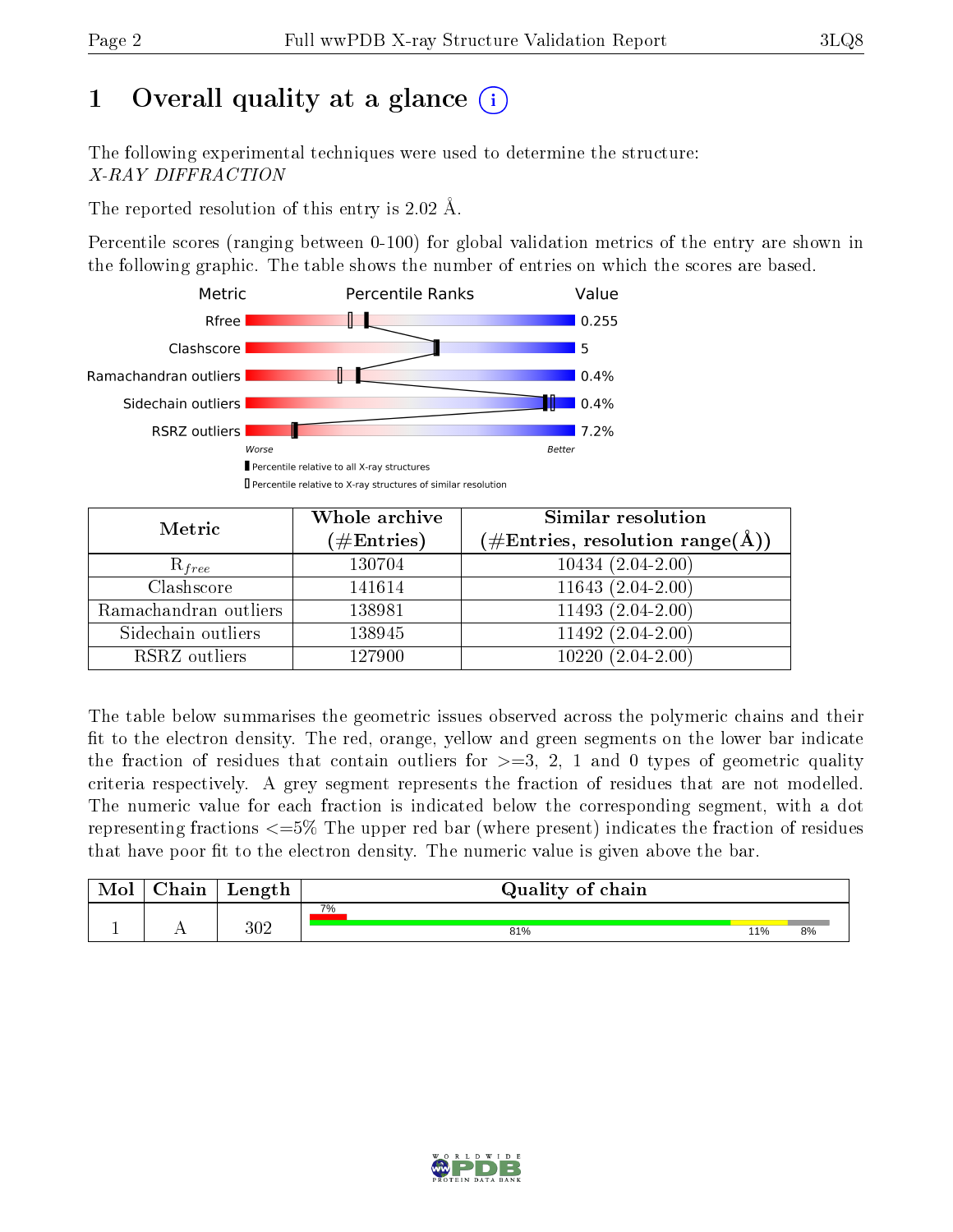# 2 Entry composition  $\left( \cdot \right)$

There are 3 unique types of molecules in this entry. The entry contains 2435 atoms, of which 0 are hydrogens and 0 are deuteriums.

In the tables below, the ZeroOcc column contains the number of atoms modelled with zero occupancy, the AltConf column contains the number of residues with at least one atom in alternate conformation and the Trace column contains the number of residues modelled with at most 2 atoms.

Molecule 1 is a protein called Hepatocyte growth factor receptor.

| Mol | Chain | Residues | Atoms         |      |     | $\mid$ ZeroOcc $\mid$ AltConf $\mid$ Trace |    |  |  |
|-----|-------|----------|---------------|------|-----|--------------------------------------------|----|--|--|
|     |       | 278      | Tota.<br>າາາາ | 440. | 375 | 392                                        | 15 |  |  |

There are 4 discrepancies between the modelled and reference sequences:

| Chain | Residue | Modelled   | Actual | Comment                     | Reference |
|-------|---------|------------|--------|-----------------------------|-----------|
|       | 1049    | GLY        |        | EXPRESSION TAG   UNP P08581 |           |
|       | 1050    | SER.       |        | EXPRESSION TAG   UNP P08581 |           |
|       | 1349    | GLU        |        | EXPRESSION TAG   UNP P08581 |           |
|       | 1350    | <b>PHE</b> |        | EXPRESSION TAG   UNP P08581 |           |

• Molecule 2 is N-(3-fluoro-4-{ $[6\text{-}methodary-7-(3\text{-}morphism-4\text{-}y]propoxy)quinolin-4-yl]oxy}$ }phe nyl)-N'-(4-fluorophenyl)cyclopropane-1,1-dicarboxamide (three-letter code: 88Z) (formula:  $C_{34}H_{34}F_2N_4O_6$ .



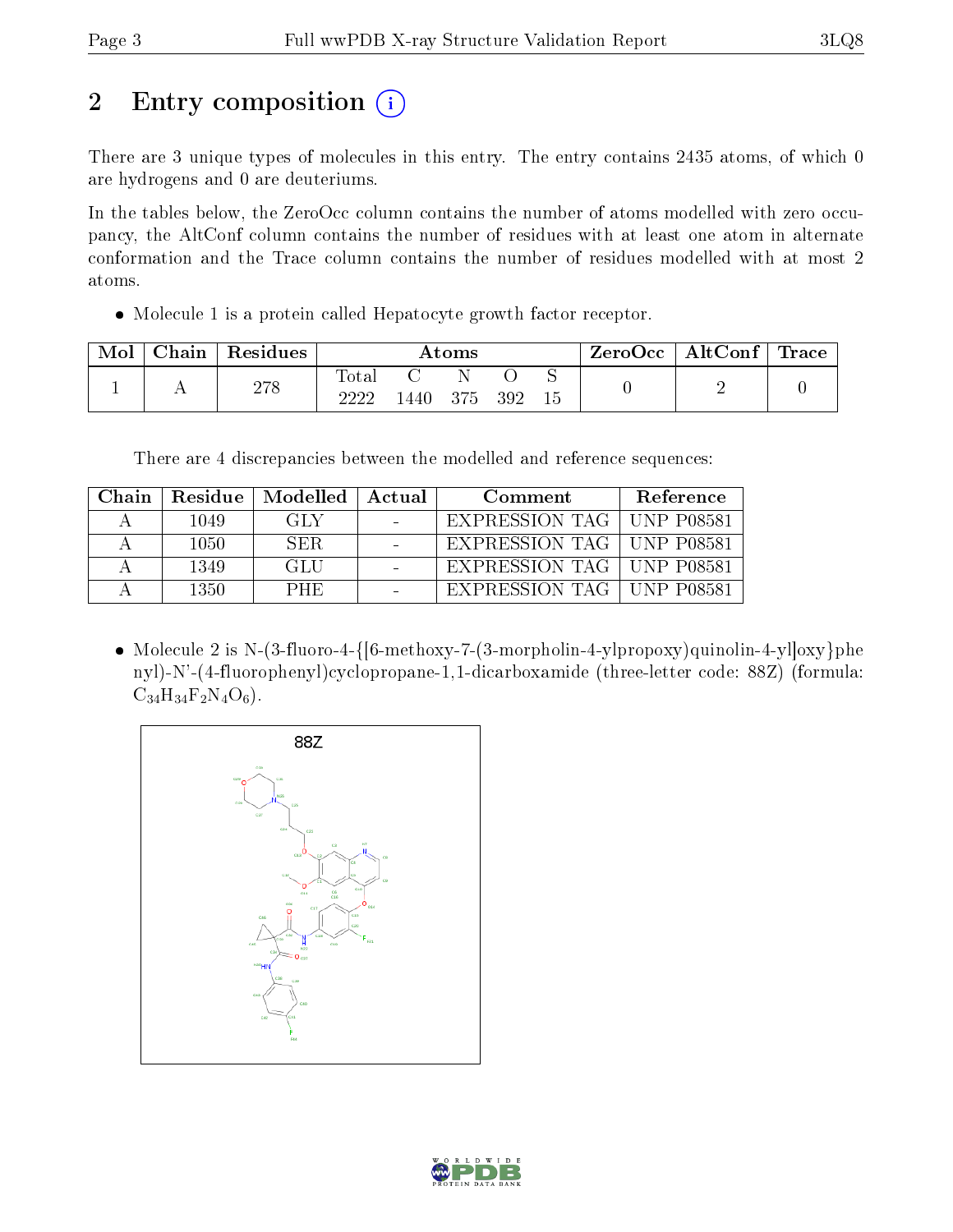|  | $\parallel$ Mol $\parallel$ Chain $\parallel$ Residues $\parallel$ | Atoms         |                      |  |  | $\rm ZeroOcc$   Alt $\rm Conf$ |  |  |
|--|--------------------------------------------------------------------|---------------|----------------------|--|--|--------------------------------|--|--|
|  |                                                                    | Total C F N O |                      |  |  |                                |  |  |
|  |                                                                    | 46            | $34 \quad 2 \quad 4$ |  |  |                                |  |  |

 $\bullet\,$  Molecule 3 is water.

|  | $Mol$   Chain   Residues | Atoms               | $ZeroOcc \mid AltConf$ |  |
|--|--------------------------|---------------------|------------------------|--|
|  | $167\,$                  | Total<br>167<br>167 |                        |  |

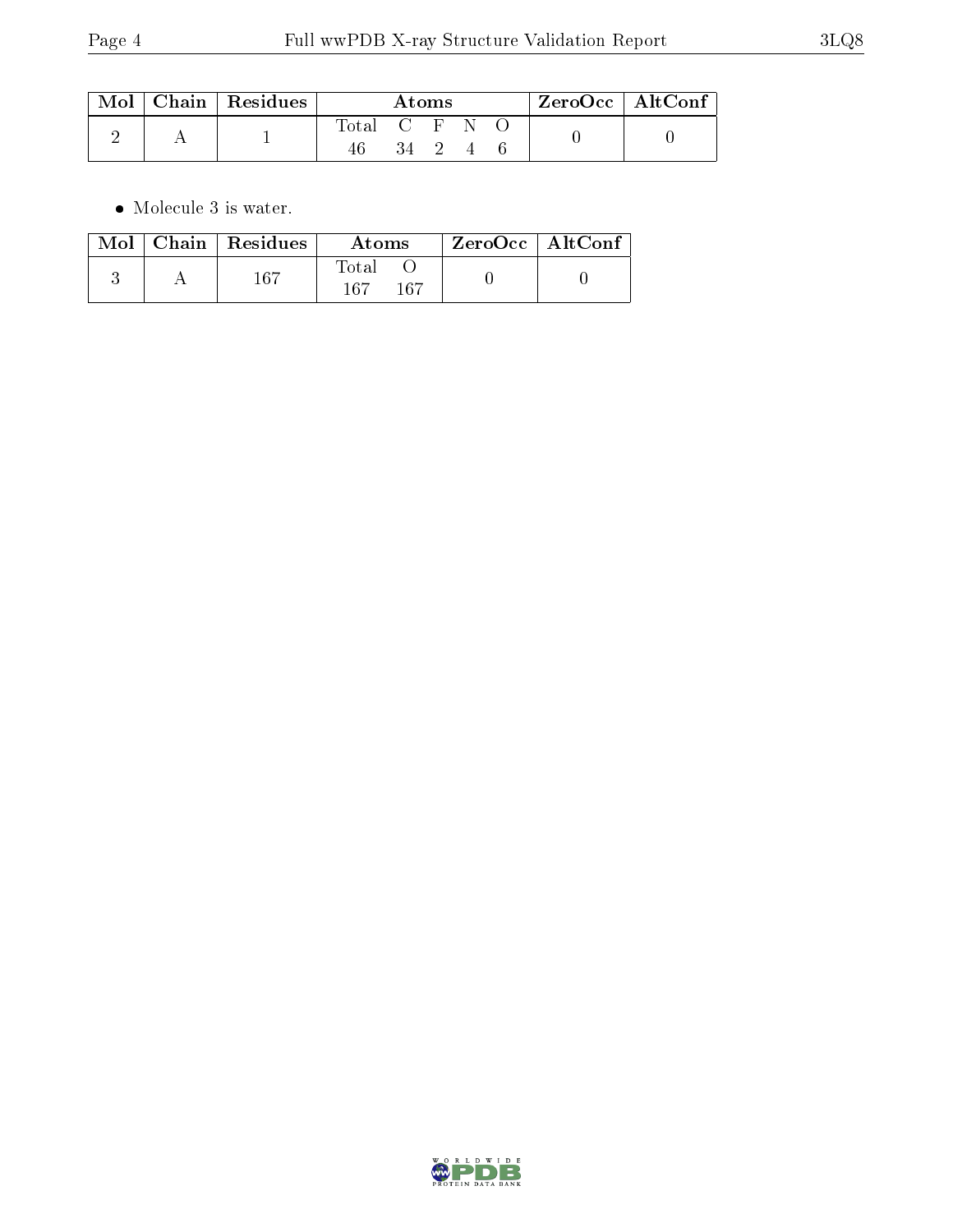## 3 Residue-property plots  $(i)$

These plots are drawn for all protein, RNA and DNA chains in the entry. The first graphic for a chain summarises the proportions of the various outlier classes displayed in the second graphic. The second graphic shows the sequence view annotated by issues in geometry and electron density. Residues are color-coded according to the number of geometric quality criteria for which they contain at least one outlier: green  $= 0$ , yellow  $= 1$ , orange  $= 2$  and red  $= 3$  or more. A red dot above a residue indicates a poor fit to the electron density (RSRZ  $> 2$ ). Stretches of 2 or more consecutive residues without any outlier are shown as a green connector. Residues present in the sample, but not in the model, are shown in grey.

• Molecule 1: Hepatocyte growth factor receptor



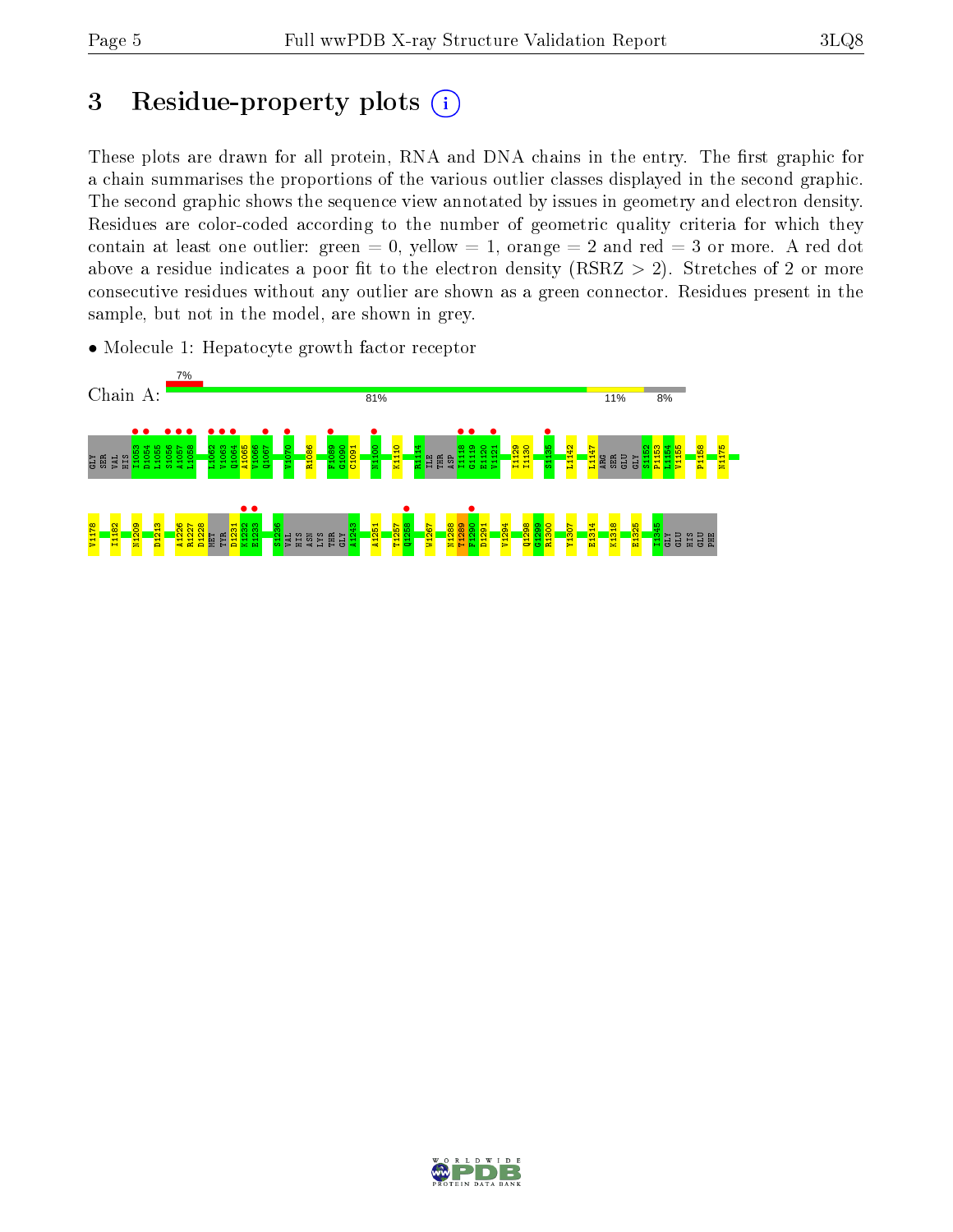# 4 Data and refinement statistics  $(i)$

| Property                                                             | Value                                            | Source     |
|----------------------------------------------------------------------|--------------------------------------------------|------------|
| Space group                                                          | P 1 21 1                                         | Depositor  |
| Cell constants                                                       | $43.02\text{\AA}$<br>$37.92\text{\AA}$<br>89.62Å |            |
| a, b, c, $\alpha$ , $\beta$ , $\gamma$                               | $91.61^\circ$<br>$90.00^\circ$<br>$90.00^\circ$  | Depositor  |
| Resolution $(A)$                                                     | 35.27<br>$-2.02$                                 | Depositor  |
|                                                                      | 35.27<br>$-2.02$                                 | <b>EDS</b> |
| % Data completeness                                                  | $99.9(35.27-2.02)$                               | Depositor  |
| (in resolution range)                                                | 99.9 (35.27-2.02)                                | <b>EDS</b> |
| $R_{merge}$                                                          | 0.05                                             | Depositor  |
| $\mathrm{R}_{sym}$                                                   | $0.05\,$                                         | Depositor  |
| $\langle I/\sigma(I) \rangle$ <sup>1</sup>                           | $\overline{2.53}$ (at 2.01Å)                     | Xtriage    |
| Refinement program                                                   | <b>REFMAC 5.2.0019</b>                           | Depositor  |
|                                                                      | $\overline{0.191}$ ,<br>0.252                    | Depositor  |
| $R, R_{free}$                                                        | 0.187<br>0.255<br>$\ddot{\phantom{a}}$           | DCC        |
| $\mathcal{R}_{free}$ test set                                        | 983 reflections $(5.12\%)$                       | wwPDB-VP   |
| Wilson B-factor $(A^2)$                                              | 24.4                                             | Xtriage    |
| Anisotropy                                                           | 0.060                                            | Xtriage    |
| Bulk solvent $k_{sol}(e/\mathring{A}^3)$ , $B_{sol}(\mathring{A}^2)$ | 0.33, 61.1                                       | <b>EDS</b> |
| L-test for twinning <sup>2</sup>                                     | $< L >$ = 0.49, $< L^2 >$ = 0.32                 | Xtriage    |
| Estimated twinning fraction                                          | $0.043$ for h,-k,-l                              | Xtriage    |
| $F_o, F_c$ correlation                                               | 0.95                                             | <b>EDS</b> |
| Total number of atoms                                                | 2435                                             | wwPDB-VP   |
| Average B, all atoms $(A^2)$                                         | 25.0                                             | wwPDB-VP   |

Xtriage's analysis on translational NCS is as follows: The largest off-origin peak in the Patterson function is  $11.29\%$  of the height of the origin peak. No significant pseudotranslation is detected.

<sup>&</sup>lt;sup>2</sup>Theoretical values of  $\langle |L| \rangle$ ,  $\langle L^2 \rangle$  for acentric reflections are 0.5, 0.333 respectively for untwinned datasets, and 0.375, 0.2 for perfectly twinned datasets.



<span id="page-5-1"></span><span id="page-5-0"></span><sup>1</sup> Intensities estimated from amplitudes.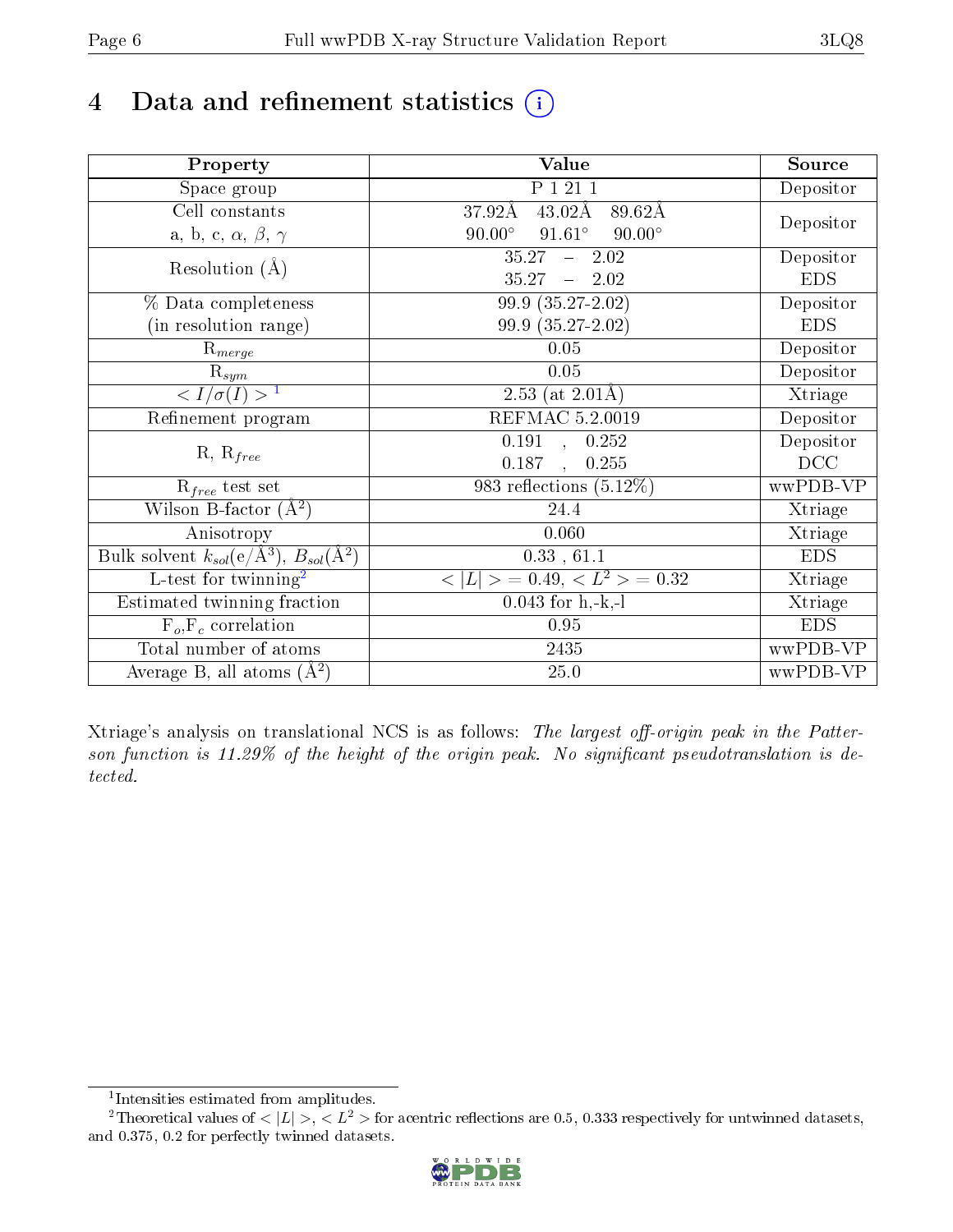# 5 Model quality  $(i)$

## 5.1 Standard geometry  $(i)$

Bond lengths and bond angles in the following residue types are not validated in this section: 88Z

The Z score for a bond length (or angle) is the number of standard deviations the observed value is removed from the expected value. A bond length (or angle) with  $|Z| > 5$  is considered an outlier worth inspection. RMSZ is the root-mean-square of all Z scores of the bond lengths (or angles).

| $Mol$   Chain |      | Bond lengths                     | Bond angles |                    |  |
|---------------|------|----------------------------------|-------------|--------------------|--|
|               |      | RMSZ $\mid \#  Z  > 5 \mid$ RMSZ |             | $\# Z  > 5$        |  |
|               | 0.92 | 0/2280                           | 0.84        | $2/3083$ $(0.1\%)$ |  |

There are no bond length outliers.

All (2) bond angle outliers are listed below:

| $\bf{Mol}$ | $\vert$ Chain $\vert$ Res $\vert$ Type |        |                  | Atoms                   |         | Observed <sup>(<math>\circ</math>)</sup> $\vert$ Ideal( $\circ$ ) |            |
|------------|----------------------------------------|--------|------------------|-------------------------|---------|-------------------------------------------------------------------|------------|
|            |                                        | $1300$ | ' ARG            | $NE$ $CZ$ $NH2$ $\perp$ | . -5.64 | 11748                                                             | $120.30\,$ |
|            |                                        | 1213   | ASP <sup>2</sup> | CB-CG-OD1               | 5.55    | $123.30\,$                                                        | 118.30     |

There are no chirality outliers.

There are no planarity outliers.

### 5.2 Too-close contacts  $(i)$

In the following table, the Non-H and H(model) columns list the number of non-hydrogen atoms and hydrogen atoms in the chain respectively. The H(added) column lists the number of hydrogen atoms added and optimized by MolProbity. The Clashes column lists the number of clashes within the asymmetric unit, whereas Symm-Clashes lists symmetry related clashes.

|  |      |      | Mol   Chain   Non-H   H(model)   H(added)   Clashes   Symm-Clashes |
|--|------|------|--------------------------------------------------------------------|
|  | วววว | 2253 |                                                                    |
|  | 4h   |      |                                                                    |
|  | 167  |      |                                                                    |
|  | 2435 | 9987 |                                                                    |

The all-atom clashscore is defined as the number of clashes found per 1000 atoms (including hydrogen atoms). The all-atom clashscore for this structure is 5.

All (21) close contacts within the same asymmetric unit are listed below, sorted by their clash

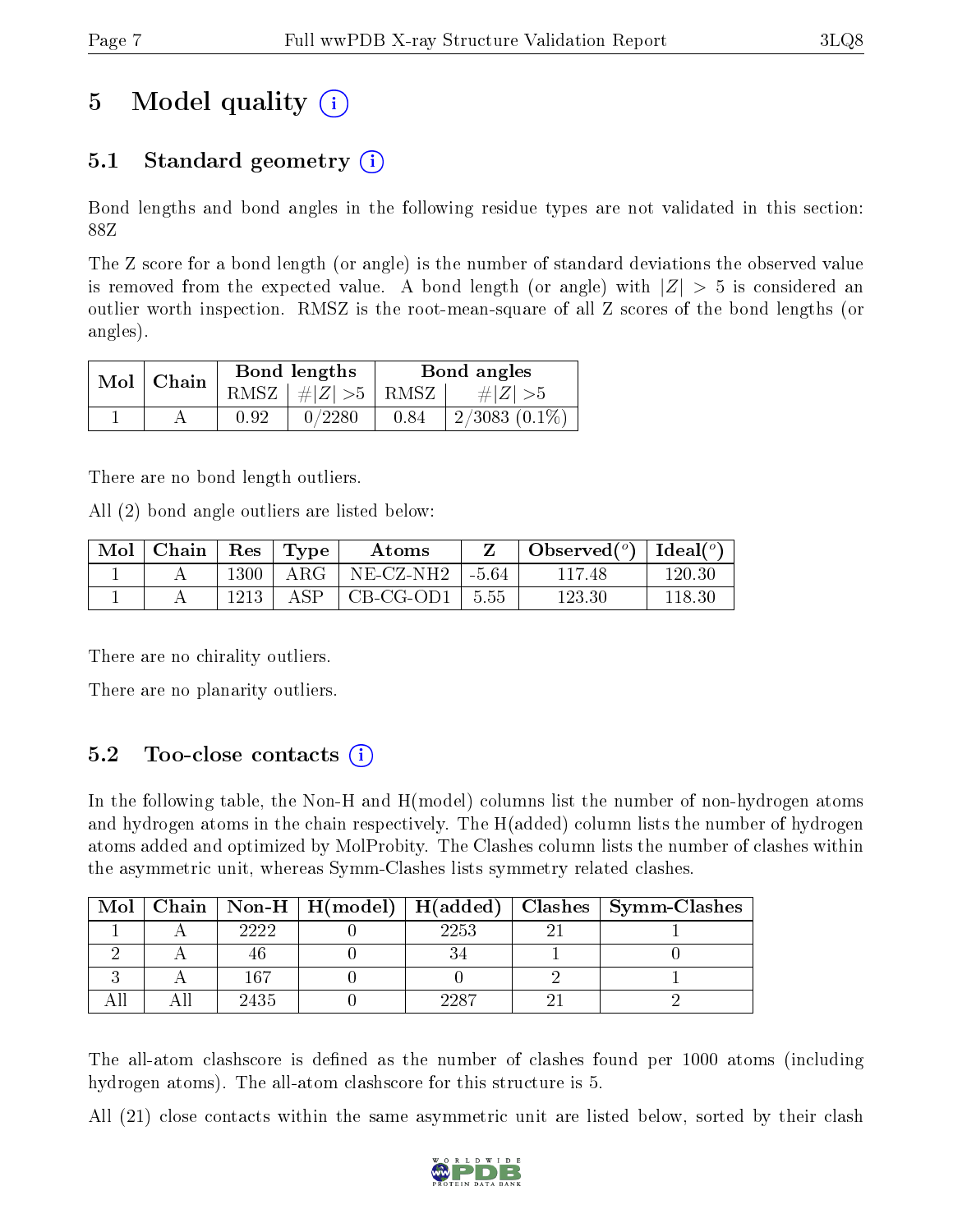|                             |                               | Interatomic    | Clash              |
|-----------------------------|-------------------------------|----------------|--------------------|
| Atom-1                      | Atom-2                        | distance $(A)$ | $(\AA)$<br>overlap |
| 1:A:1231:ASP:OD1            | 3:A:150:HOH:O                 | 2.00           | 0.80               |
| 1: A: 1130: ILE: O          | 3:A:152:HOH:O                 | 2.10           | 0.69               |
| 1: A:1086: ARG: HG3         | 1:A:1091[A]:CYS:HB3           | 1.75           | 0.68               |
| 1:A:1228:ASP:OD1            | 1:A:1231:ASP:HB3              | 1.96           | 0.63               |
| 1:A:1228:ASP:OD1            | 1:A:1231:ASP:CB               | 2.46           | 0.63               |
| 1:A:1294:VAL:O              | $1:A:1298:\overline{GLN:HG3}$ | 2.00           | 0.62               |
| 1: A:1257:THR:O             | 1: A: 1257: THR: HG22         | 2.01           | 0.59               |
| 1:A:1227:ARG:NH1            | 1:A:1231:ASP:OD2              | 2.36           | 0.58               |
| 1: A: 1314: GL <u>U</u> : O | 1:A:1318:LYS:HG3              | 2.05           | 0.57               |
| 1:A:1288:ASN:O              | 1:A:1289:THR:C                | 2.49           | 0.51               |
| 1:A:1209:ASN:OD1            | 1:A:1227:ARG:NH2              | 2.51           | 0.43               |
| 1: A: 1267: TRP: C          | 1: A: 1267: TRP: CD1          | 2.91           | 0.43               |
| 1: A: 1158: PRO: O          | 2:A:1:88Z:H8                  | 2.19           | 0.43               |
| 1:A:1142:LEU:CD1            | 1: A: 1155: VAL:HG13          | 2.48           | 0.42               |
| 1: A: 1110: LYS: HE3        | 1:A:1226:ALA:HB2              | 2.01           | 0.42               |
| 1: A: 1178: VAL: O          | 1: A:1182: ILE: HG13          | 2.19           | 0.42               |
| 1:A:1065:ALA:HB1            | 1:A:1129:ILE:HD12             | 2.01           | 0.42               |
| 1:A:1288:ASN:HB2            | 1:A:1291:ASP:OD2              | 2.19           | 0.42               |
| 1:A:1251:ALA:HA             | 1:A:1267:TRP:CD2              | 2.55           | 0.41               |
| 1:A:1147:LEU:HD23           | $1:A:1153:PRO:\overline{HB3}$ | 2.02           | 0.41               |
| 1:A:1228:ASP:OD1            | 1:A:1231:ASP:HB2              | 2.18           | 0.41               |

All (2) symmetry-related close contacts are listed below. The label for Atom-2 includes the symmetry operator and encoded unit-cell translations to be applied.

| Atom-1              | Atom-2                         | Interatomic<br>distance (A) | Clash<br>overlap $(A)$ |
|---------------------|--------------------------------|-----------------------------|------------------------|
| 1: A: 1307: TYR: OH | 1: A: 1325: GLU: OE111<br>4551 | 2.07                        |                        |
| 3:A:40:HOH:O        | 3:A:138:HOH:O[2<br>555         | 2.19                        | 0.01                   |

### 5.3 Torsion angles (i)

#### 5.3.1 Protein backbone (i)

In the following table, the Percentiles column shows the percent Ramachandran outliers of the chain as a percentile score with respect to all X-ray entries followed by that with respect to entries of similar resolution.

The Analysed column shows the number of residues for which the backbone conformation was analysed, and the total number of residues.

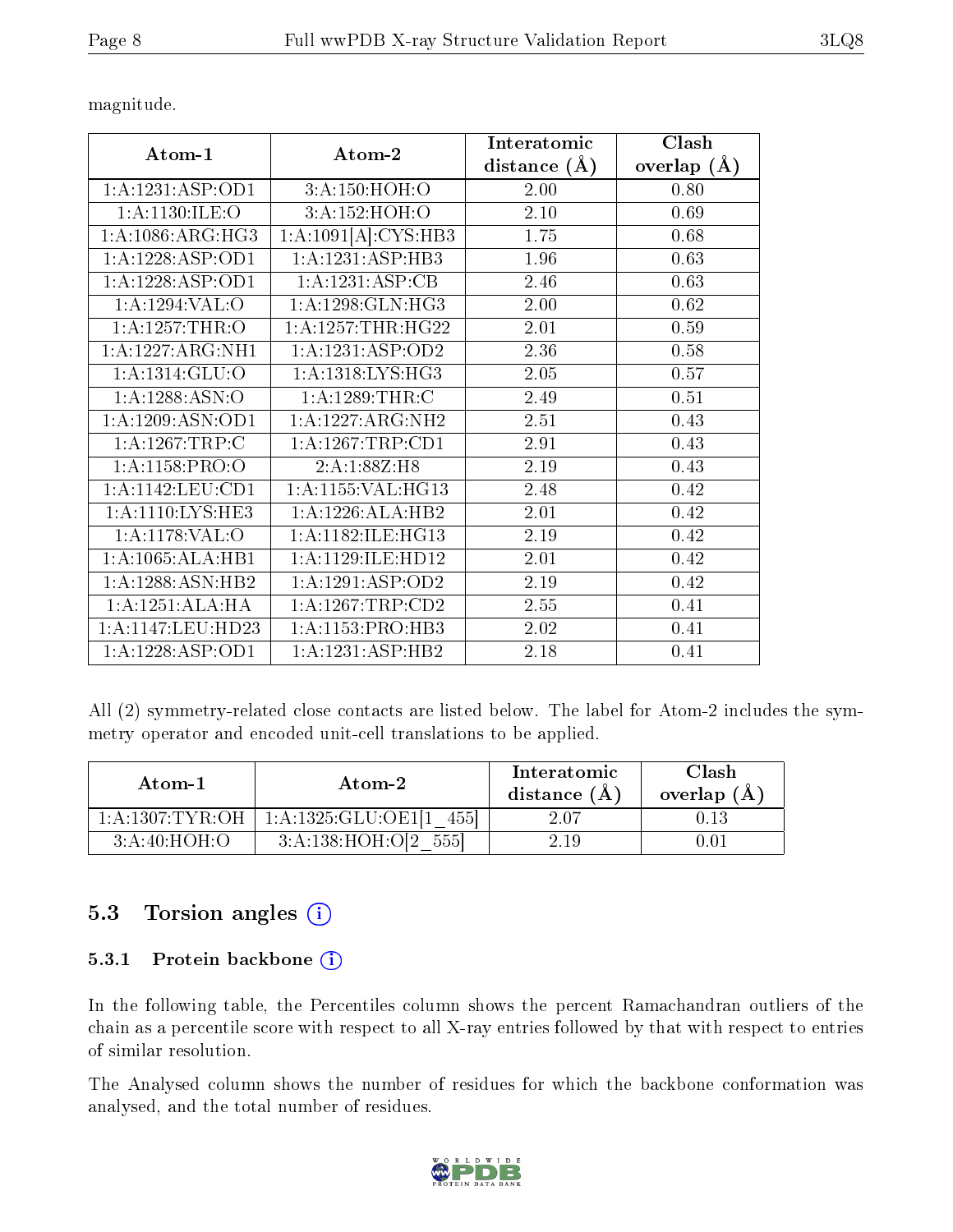| Mol   Chain | Favoured   Allowed   Outliers   Percentiles<br>Analysed |  |          |       |  |
|-------------|---------------------------------------------------------|--|----------|-------|--|
|             | $270/302(89\%)$ 264 (98\%)   5 (2\%)                    |  | $1(0\%)$ | 34 28 |  |

All (1) Ramachandran outliers are listed below:

| Mol | Chain | $_{\rm Res}$ | $\bf Type$ |
|-----|-------|--------------|------------|
|     |       |              |            |

#### 5.3.2 Protein sidechains (i)

In the following table, the Percentiles column shows the percent sidechain outliers of the chain as a percentile score with respect to all X-ray entries followed by that with respect to entries of similar resolution.

The Analysed column shows the number of residues for which the sidechain conformation was analysed, and the total number of residues.

| Mol   Chain | Rotameric   Outliers   Percentiles<br>Analysed |  |          |                                                                      |  |  |
|-------------|------------------------------------------------|--|----------|----------------------------------------------------------------------|--|--|
|             | $249/267(93\%)$   248 (100\%)                  |  | $1(0\%)$ | $\begin{array}{ c c c c c }\hline \text{91} & \text{93} \end{array}$ |  |  |

All (1) residues with a non-rotameric sidechain are listed below:

| Mol | Chain | $\operatorname{Res}$ | ype |
|-----|-------|----------------------|-----|
|     |       |                      |     |

Some sidechains can be flipped to improve hydrogen bonding and reduce clashes. There are no such sidechains identified.

#### 5.3.3 RNA (i)

There are no RNA molecules in this entry.

#### 5.4 Non-standard residues in protein, DNA, RNA chains (i)

There are no non-standard protein/DNA/RNA residues in this entry.

#### 5.5 Carbohydrates  $(i)$

There are no carbohydrates in this entry.

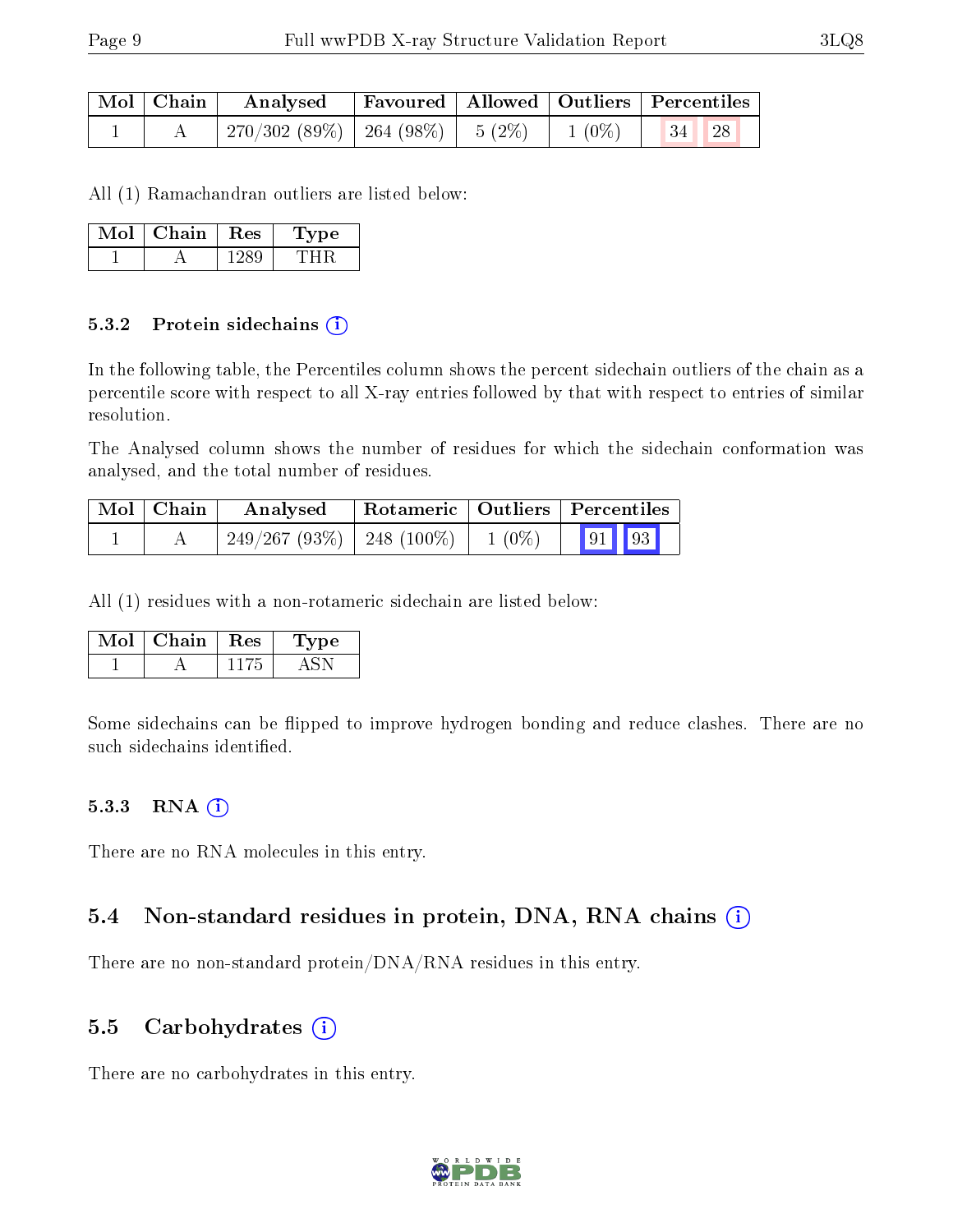### 5.6 Ligand geometry (i)

1 ligand is modelled in this entry.

In the following table, the Counts columns list the number of bonds (or angles) for which Mogul statistics could be retrieved, the number of bonds (or angles) that are observed in the model and the number of bonds (or angles) that are dened in the Chemical Component Dictionary. The Link column lists molecule types, if any, to which the group is linked. The Z score for a bond length (or angle) is the number of standard deviations the observed value is removed from the expected value. A bond length (or angle) with  $|Z| > 2$  is considered an outlier worth inspection. RMSZ is the root-mean-square of all Z scores of the bond lengths (or angles).

| Mol<br>Chain<br>Type |     | Res | $\mathop{\rm Link}\nolimits$ |                          | Bond lengths |         | Bond angles |          |           |         |
|----------------------|-----|-----|------------------------------|--------------------------|--------------|---------|-------------|----------|-----------|---------|
|                      |     |     |                              | Counts                   | RMSZ         | #Z  > 2 | Counts      | RMSZ     | $\pm  Z $ |         |
|                      | 88Z | A   | ᅩ                            | $\overline{\phantom{0}}$ | 51,51,51     | 1.50    | (13%)       | 70,72,72 | 2.09      | 24(34%) |

In the following table, the Chirals column lists the number of chiral outliers, the number of chiral centers analysed, the number of these observed in the model and the number defined in the Chemical Component Dictionary. Similar counts are reported in the Torsion and Rings columns. '-' means no outliers of that kind were identified.

|  |  |   | Mol   Type   Chain   Res   Link   Chirals | <b>Torsions</b>         | Rings |
|--|--|---|-------------------------------------------|-------------------------|-------|
|  |  | - |                                           | $10/33/45/45$   0/6/6/6 |       |

| Mol            | Chain | Res | Type | Atoms     | Z       | Observed $(A$ | Ideal(A) |
|----------------|-------|-----|------|-----------|---------|---------------|----------|
| $\overline{2}$ |       |     | 88Z  | $C15-C20$ | 4.10    | 1.47          | 1.38     |
| $\overline{2}$ | А     |     | 88Z  | $C5-C4$   | 4.08    | 1.49          | 1.42     |
| $\overline{2}$ |       |     | 88Z  | $C2-C1$   | 3.26    | 1.47          | 1.40     |
| $\overline{2}$ |       |     | 88Z  | $C18-N22$ | $-2.96$ | 1.35          | 1.41     |
| $\overline{2}$ |       |     | 88Z  | $C40-C41$ | 2.54    | 1.42          | 1.37     |
| $\overline{2}$ |       |     | 88Z  | $C6-C1$   | 2.30    | 1.40          | 1.36     |
| $\overline{2}$ |       |     | 88Z  | $C3-C2$   | 2.24    | 1.40          | 1.36     |

All (7) bond length outliers are listed below:

All (24) bond angle outliers are listed below:

| Mol            | Chain | Res | Type | Atoms         | Z       | Observed $(^\circ)$ | Ideal $(°)$ |
|----------------|-------|-----|------|---------------|---------|---------------------|-------------|
| $\mathcal{D}$  |       |     | 88Z  | $C30-C31-N26$ | $-5.94$ | 101.10              | 110.10      |
| 2              |       |     | 88Z  | $C31-N26-C27$ | 4.87    | 119.80              | 108.83      |
| $\mathcal{D}$  |       |     | 88Z  | C12-O11-C1    | 4.63    | 124.52              | 117.53      |
| $\mathcal{D}$  |       |     | 88Z  | $C8-N7-C4$    | 4.31    | 123.60              | 116.93      |
| $\mathcal{D}$  |       |     | 88Z  | $C25-N26-C31$ | 3.93    | 121.28              | 111.23      |
| $\overline{2}$ |       |     | 88Z  | $C6-C5-C4$    | 3.27    | 122.96              | 118.94      |

Continued on next page...

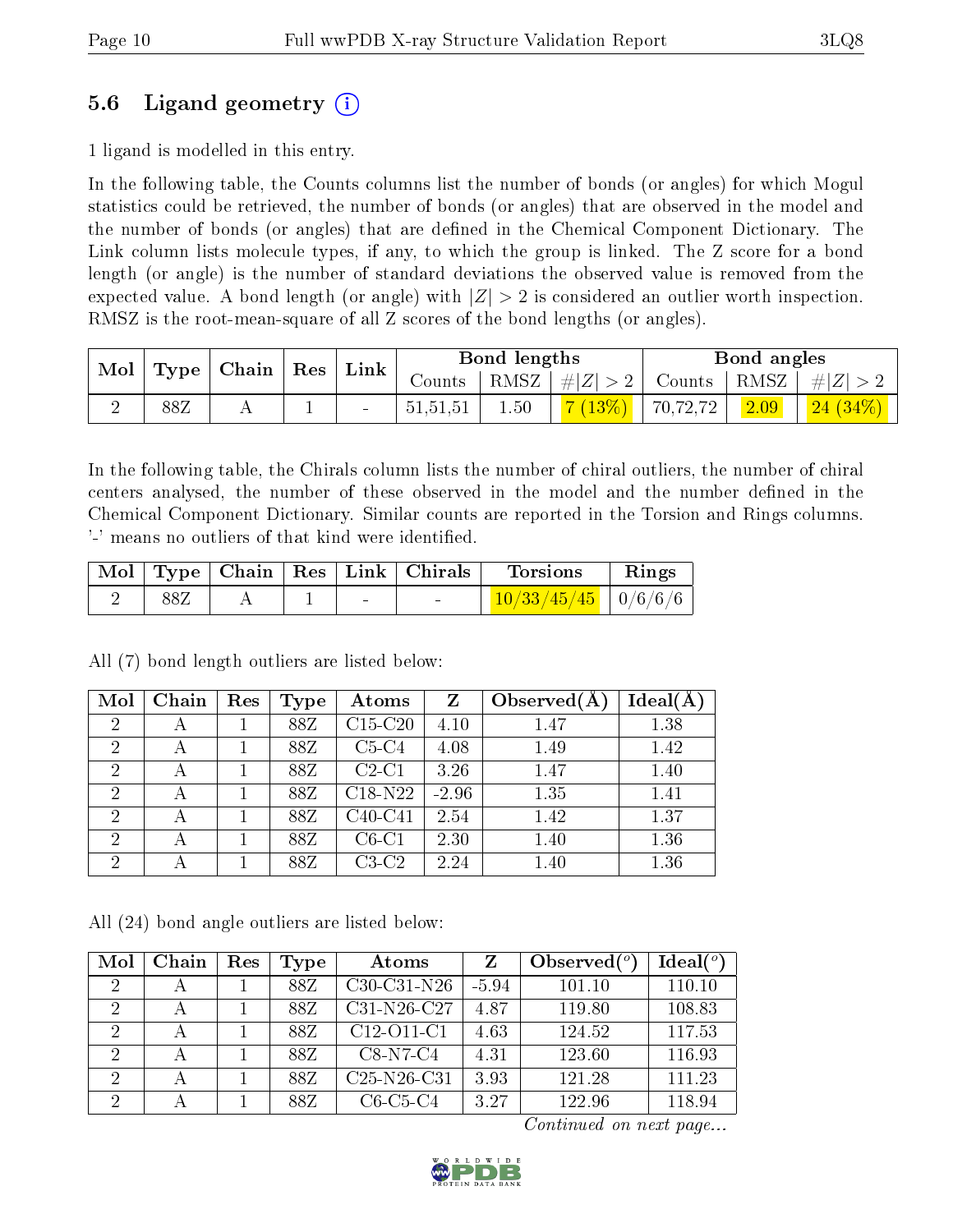| Mol            | Chain | Res            | Type | Atoms                                             | Z       | Observed $(°)$ | Ideal $(°)$ |
|----------------|-------|----------------|------|---------------------------------------------------|---------|----------------|-------------|
| $\overline{2}$ | А     | 1              | 88Z  | $C3-C4-N7$                                        | 3.22    | 121.64         | 117.97      |
| $\overline{2}$ | А     | $\mathbf{1}$   | 88Z  | C43-C42-C41                                       | 3.15    | 121.62         | 118.36      |
| $\overline{2}$ | А     | $\mathbf{1}$   | 88Z  | $C9-C8-N7$                                        | $-3.09$ | 119.80         | 124.58      |
| $\overline{2}$ | А     | 1              | 88Z  | C33-C34-N35                                       | 2.98    | 120.15         | 115.42      |
| $\overline{2}$ | A     | 1              | 88Z  | C38-N35-C34                                       | $-2.96$ | 121.41         | 126.78      |
| $\overline{2}$ | А     | 1              | 88Z  | F21-C20-C19                                       | 2.91    | 124.40         | 118.61      |
| $\overline{2}$ | А     | $\overline{1}$ | 88Z  | O <sub>29</sub> -C <sub>28</sub> -C <sub>27</sub> | $-2.81$ | 105.60         | 111.80      |
| $\overline{2}$ | А     | $\mathbf{1}$   | 88Z  | $C5-C4-N7$                                        | $-2.77$ | 119.88         | 122.83      |
| $\overline{2}$ | А     | $\mathbf{1}$   | 88Z  | C <sub>23</sub> -O <sub>13</sub> -C <sub>2</sub>  | 2.58    | 124.00         | 117.69      |
| $\overline{2}$ | А     | 1              | 88Z  | C <sub>45</sub> -C <sub>33</sub> -C <sub>32</sub> | $-2.57$ | 109.17         | 115.28      |
| $\overline{2}$ | А     | $\mathbf{1}$   | 88Z  | O <sub>29</sub> -C <sub>30</sub> -C <sub>31</sub> | $-2.48$ | 106.34         | 111.80      |
| $\overline{2}$ | А     | 1              | 88Z  | $C8-C9-C10$                                       | 2.42    | 120.84         | 118.06      |
| $\overline{2}$ | А     | 1              | 88Z  | O36-C32-C33                                       | $-2.37$ | 117.46         | 121.24      |
| $\overline{2}$ | А     | $\mathbf{1}$   | 88Z  | $C25-C24-C23$                                     | $-2.18$ | 105.00         | 112.93      |
| $\overline{2}$ | А     | $\mathbf{1}$   | 88Z  | O37-C34-N35                                       | $-2.14$ | 118.03         | 123.23      |
| $\overline{2}$ | A     | $\overline{1}$ | 88Z  | C <sub>46</sub> -C <sub>33</sub> -C <sub>45</sub> | 2.12    | 59.31          | 57.41       |
| $\overline{2}$ | A     | $\overline{1}$ | 88Z  | $C3-C2-C1$                                        | 2.02    | 122.06         | 120.07      |
| $\overline{2}$ | А     | $\mathbf{1}$   | 88Z  | $C19-C20-C15$                                     | $-2.02$ | 119.85         | 122.81      |

Continued from previous page...

There are no chirality outliers.

All (10) torsion outliers are listed below:

| $\operatorname{Mol}$ | Chain        | Res | Type | Atoms           |
|----------------------|--------------|-----|------|-----------------|
| 2                    | А            | 1   | 88Z  | C24-C25-N26-C31 |
| 2                    | А            | 1   | 88Z  | C39-C38-N35-C34 |
| 2                    | $\mathbf{A}$ | 1   | 88Z  | C43-C38-N35-C34 |
| 2                    | А            | 1   | 88Z  | C45-C33-C34-O37 |
| 2                    | А            | 1   | 88Z  | C46-C33-C34-N35 |
| 2                    | $\mathbf{A}$ | 1   | 88Z  | O13-C23-C24-C25 |
| 2                    | А            | 1   | 88Z  | C32-C33-C34-N35 |
| 2                    | А            | 1   | 88Z  | O37-C34-N35-C38 |
| 2                    | А            | 1   | 88Z  | C45-C33-C34-N35 |
| 2                    |              |     | 88Z  | C46-C33-C34-O37 |

There are no ring outliers.

1 monomer is involved in 1 short contact:

|  |  | Mol   Chain   Res   Type   Clashes   Symm-Clashes |
|--|--|---------------------------------------------------|
|  |  |                                                   |

The following is a two-dimensional graphical depiction of Mogul quality analysis of bond lengths,

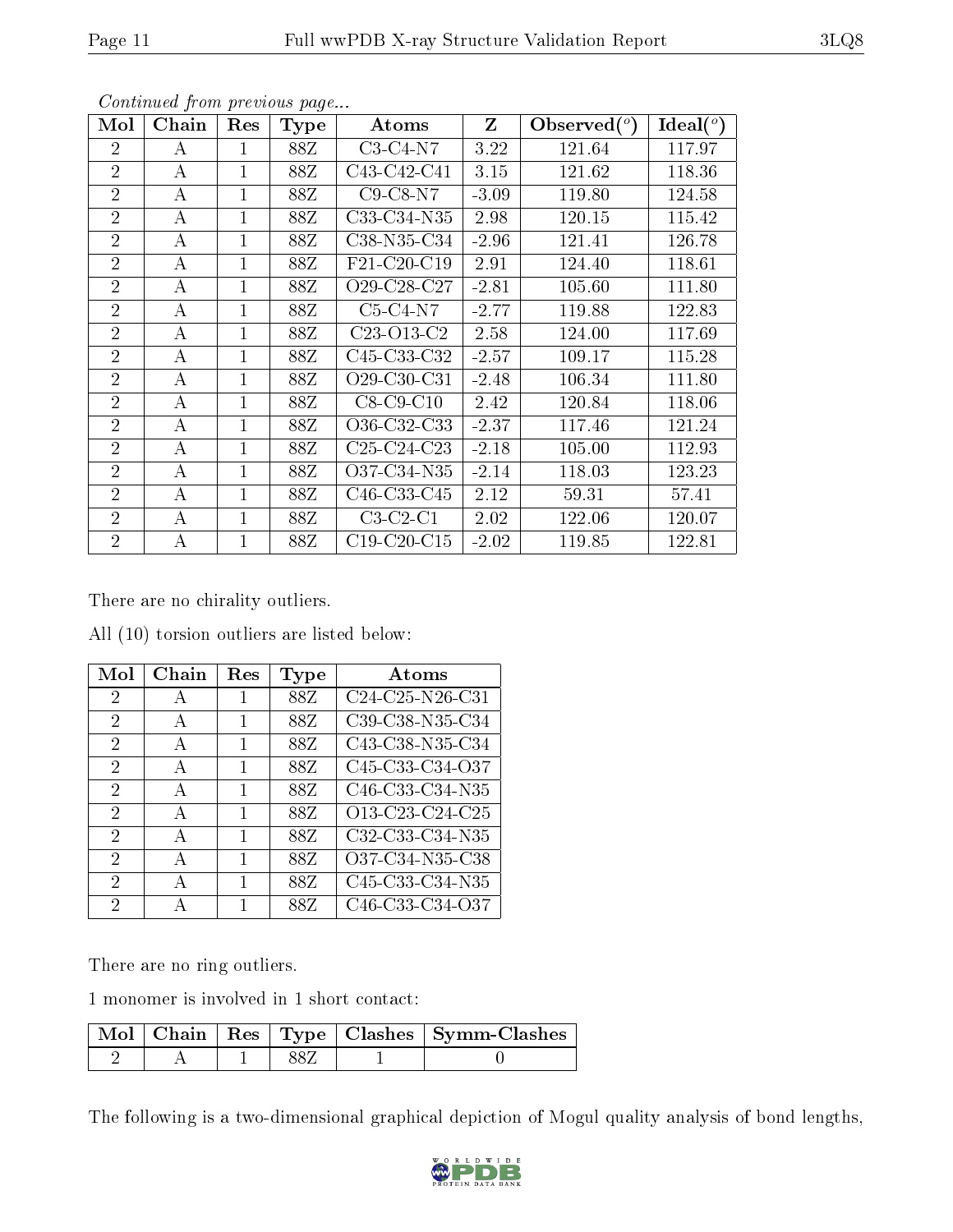bond angles, torsion angles, and ring geometry for all instances of the Ligand of Interest. In addition, ligands with molecular weight > 250 and outliers as shown on the validation Tables will also be included. For torsion angles, if less then 5% of the Mogul distribution of torsion angles is within 10 degrees of the torsion angle in question, then that torsion angle is considered an outlier. Any bond that is central to one or more torsion angles identified as an outlier by Mogul will be highlighted in the graph. For rings, the root-mean-square deviation (RMSD) between the ring in question and similar rings identified by Mogul is calculated over all ring torsion angles. If the average RMSD is greater than 60 degrees and the minimal RMSD between the ring in question and any Mogul-identified rings is also greater than 60 degrees, then that ring is considered an outlier. The outliers are highlighted in purple. The color gray indicates Mogul did not find sufficient equivalents in the CSD to analyse the geometry.



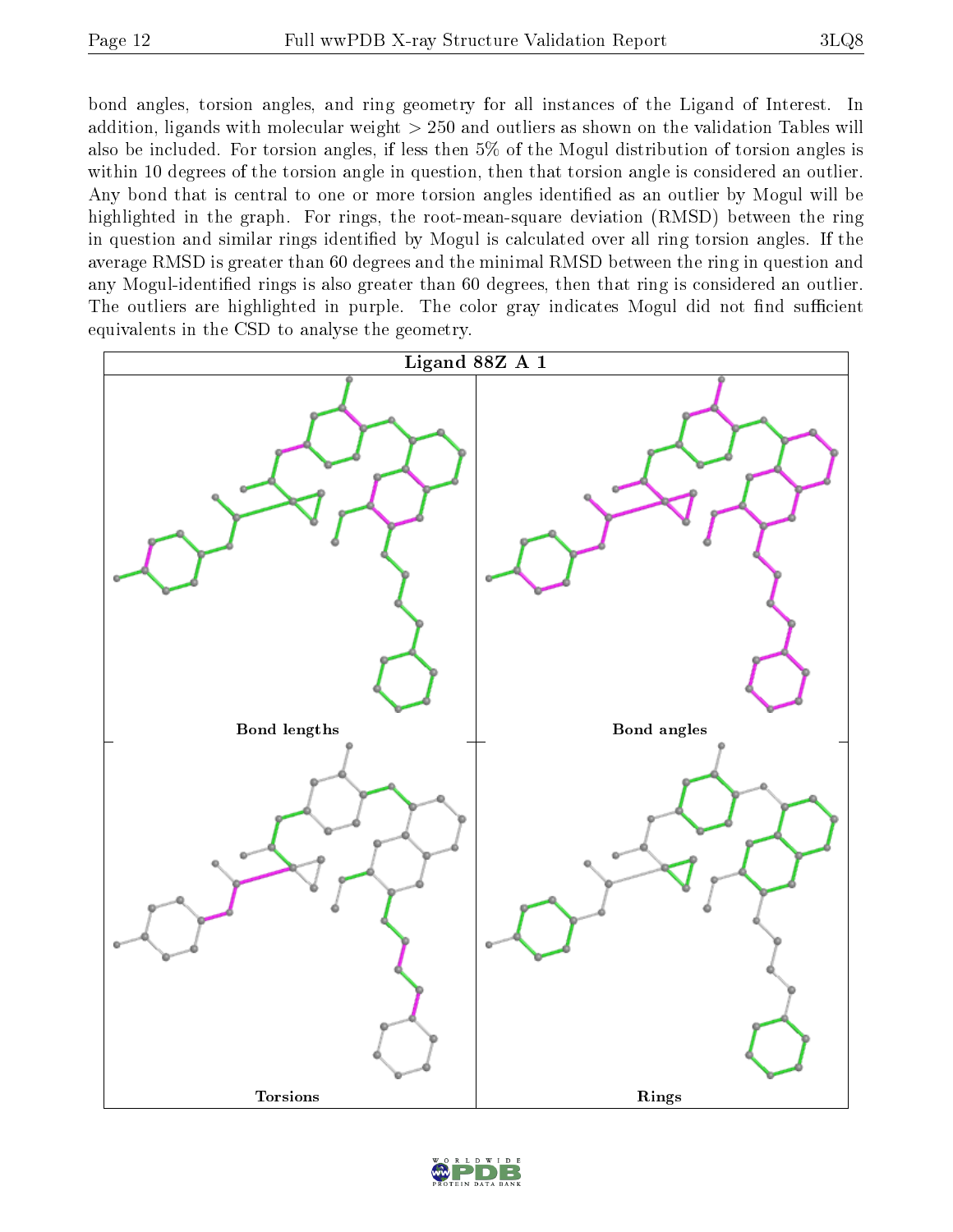## 5.7 [O](https://www.wwpdb.org/validation/2017/XrayValidationReportHelp#nonstandard_residues_and_ligands)ther polymers (i)

There are no such residues in this entry.

## 5.8 Polymer linkage issues (i)

There are no chain breaks in this entry.

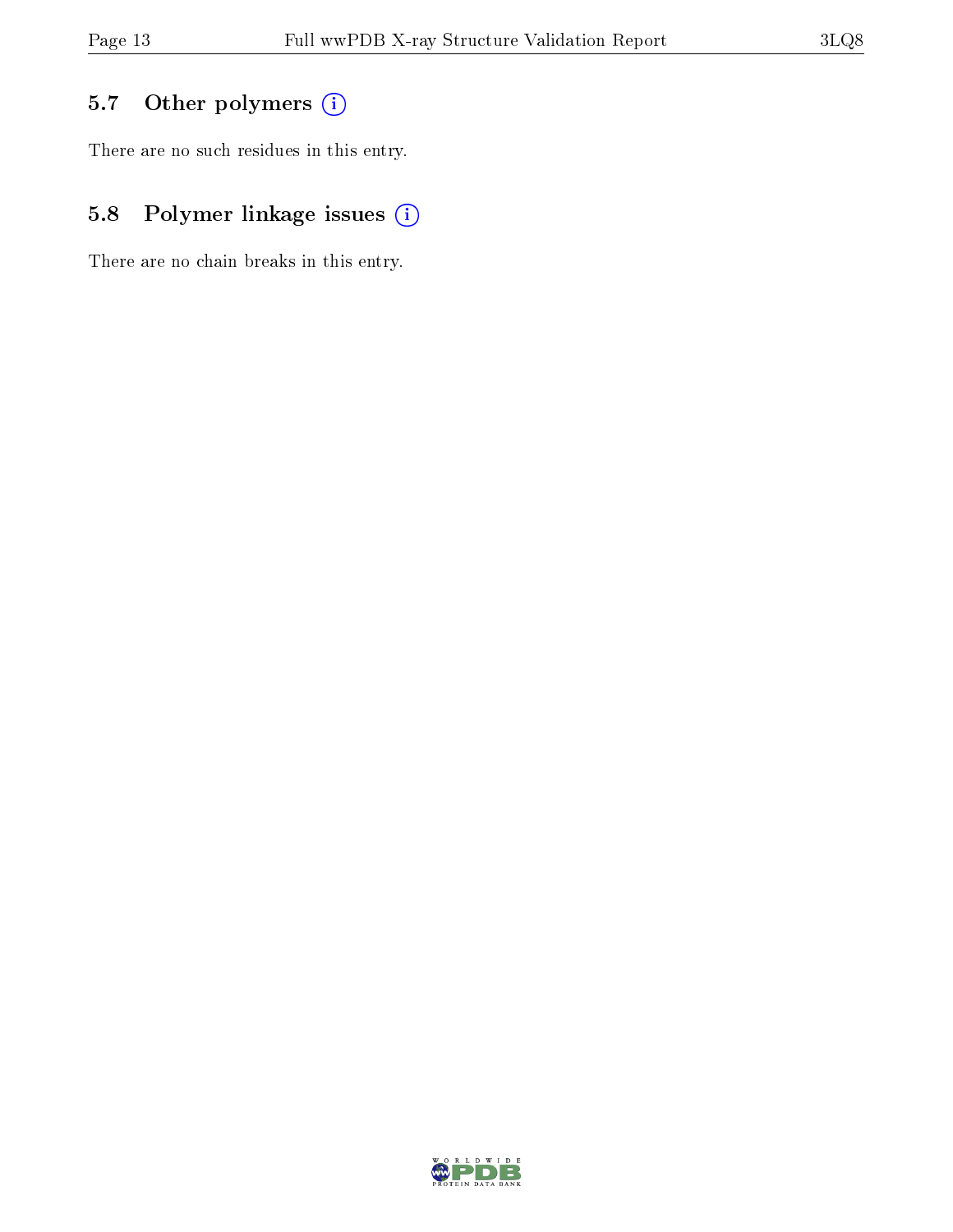## 6 Fit of model and data  $(i)$

## 6.1 Protein, DNA and RNA chains  $(i)$

In the following table, the column labelled  $#RSRZ> 2'$  contains the number (and percentage) of RSRZ outliers, followed by percent RSRZ outliers for the chain as percentile scores relative to all X-ray entries and entries of similar resolution. The OWAB column contains the minimum, median,  $95<sup>th</sup>$  percentile and maximum values of the occupancy-weighted average B-factor per residue. The column labelled ' $Q< 0.9$ ' lists the number of (and percentage) of residues with an average occupancy less than 0.9.

| $^\shortparallel$ Mol $\mid$ Chain | Analysed            | $^+$ <rsrz> <math>^-</math></rsrz> | $\#\mathrm{RSRZ}{>}2$ | $\vert$ OWAB( $\rm \AA^2) \vert$ Q<0.9 |  |
|------------------------------------|---------------------|------------------------------------|-----------------------|----------------------------------------|--|
|                                    | $\pm 278/302(92\%)$ | 0.22                               |                       |                                        |  |

All (20) RSRZ outliers are listed below:

| Mol            | Chain              | Res  | <b>Type</b>          | RSRZ             |
|----------------|--------------------|------|----------------------|------------------|
| $\mathbf{1}$   | А                  | 1290 | PHE                  | 4.6              |
| $\mathbf{1}$   | $\overline{\rm A}$ | 1258 | <b>GLN</b>           | 3.9              |
| $\mathbf{1}$   | $\overline{\rm A}$ | 1067 | GLN                  | 2.8              |
| $\overline{1}$ | $\bf{A}$           | 1054 | ASP                  | 2.7              |
| $\mathbf{1}$   | $\overline{\rm A}$ | 1053 | ILE                  | $\overline{2.7}$ |
| $\mathbf{1}$   | A                  | 1100 | <b>ASN</b>           | 2.7              |
| $\overline{1}$ | $\bf{A}$           | 1119 | GLY                  | 2.7              |
| $\overline{1}$ | $\overline{\rm A}$ | 1070 | VAL                  | 2.6              |
| $\mathbf{1}$   | $\overline{A}$     | 1057 | ALA                  | 2.6              |
| $\mathbf{1}$   | $\overline{\rm A}$ | 1118 | ILE                  | 2.6              |
| $\mathbf{1}$   | $\mathbf{A}$       | 1089 | PHE                  | 2.6              |
| $\mathbf{1}$   | $\overline{\rm A}$ | 1121 | VAL                  | 2.5              |
| $\overline{1}$ | $\overline{A}$     | 1056 | ${\rm SER}$          | 2.4              |
| $\mathbf{1}$   | $\bf{A}$           | 1232 | <b>LYS</b>           | 2.4              |
| $\overline{1}$ | $\overline{\rm A}$ | 1058 | LEU                  | 2.3              |
| $\mathbf{1}$   | $\overline{A}$     | 1062 | <b>LEU</b>           | 2.3              |
| $\overline{1}$ | $\overline{\rm A}$ | 1063 | VAL                  | 2.2              |
| $\mathbf{1}$   | $\boldsymbol{A}$   | 1064 | <b>GLN</b>           | 2.1              |
| $\mathbf{1}$   | $\bf{A}$           | 1135 | SER                  | 2.0              |
| $\mathbf{1}$   | A                  | 1233 | $\operatorname{GLU}$ | 2.0              |

### 6.2 Non-standard residues in protein, DNA, RNA chains (i)

There are no non-standard protein/DNA/RNA residues in this entry.